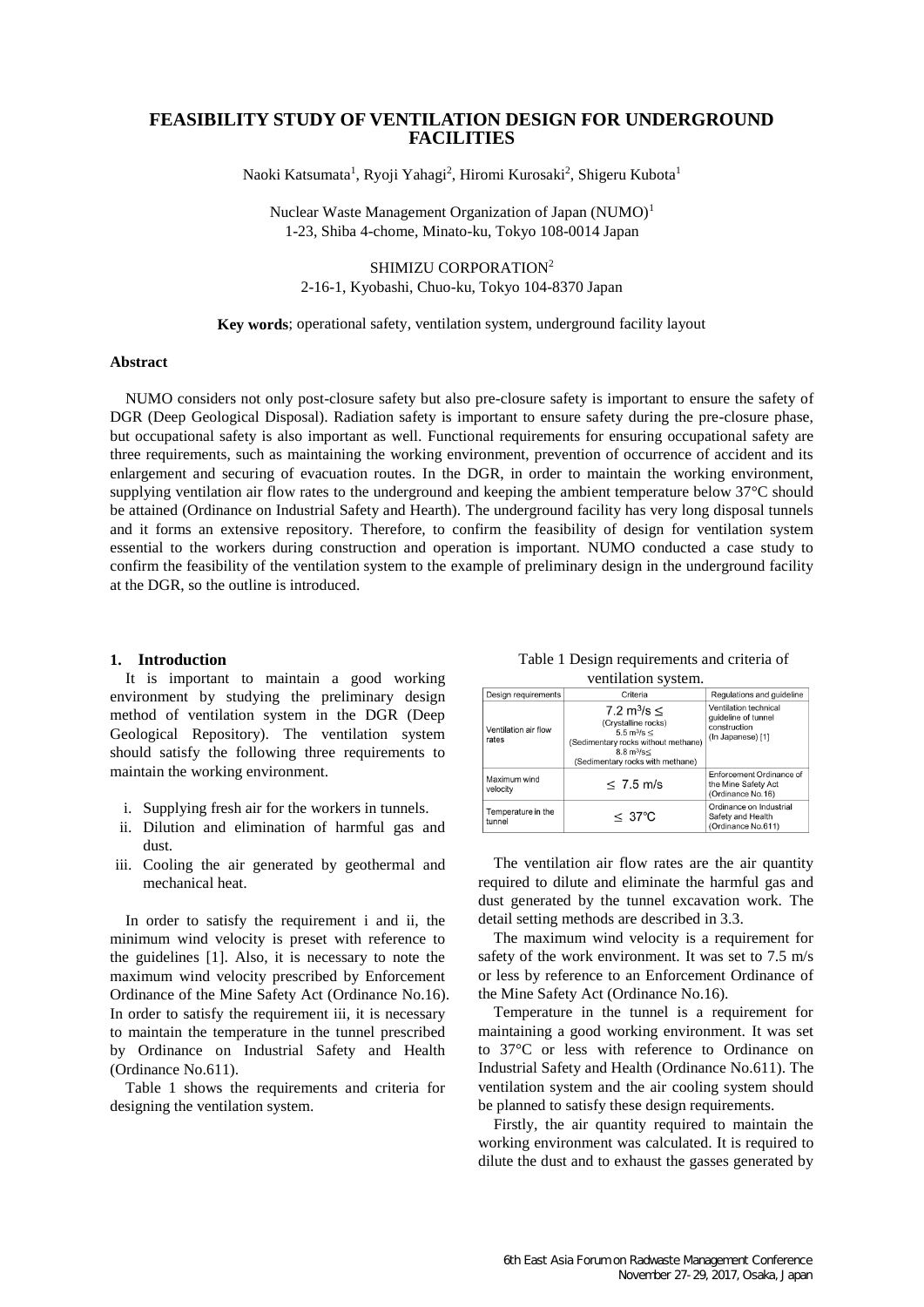excavation work and necessary for the exhalation of workers.

After conducting the ventilation network analysis, the result should be checked whether the air quantity satisfies its requirement or not. And the maximum wind velocity should also be checked for its criteria.

If the temperature of working environment is higher than its criteria, a cooling device should be installed in the tunnel.

## **2. Design method of ventilation system 2.1 DGR layout and ventilation access**

DGR layout and the ventilation access in the excavation area in crystalline rocks are shown in Fig. 1 and one in sedimentary rocks is shown in Fig. 2. An excavation area is the target one of the case study.



Fig. 1 DGR layout and ventilation access for the period of construction in crystalline rocks.



Fig. 2 DGR layout and ventilation access for the period of construction in sedimentary rocks.

The final disposal plan requires to disposing 40,000 vitrified waste packages for HLW. NUMO planned the conceptual DGR that consists of 6 panels. The total extension of tunnels is about 30 km. It also has 6 shafts and 1 ramp.

Two kinds of geological environment, crystalline rocks and sedimentary rocks, was assumed. The depth of the underground facility was set at 1,000 m of crystalline rocks and 500 m of sedimentary rocks.

The surface temperature was preset to 15°C and the geothermal gradient is set to 3°C/100m [2]. In other words, it means the temperature of rocks in the underground facility is estimated 45°C for crystalline rocks and 30°C for sedimentary rocks.

Furthermore, in the case of sedimentary rocks, there is a possibility that methane gas will be discharged.

Fig. 1 shows that panel No.6, the farthest panel from the exhaust shaft, is under excavation. At the same time, panel No.5 is under emplacement of HLW and backfilling of the disposal tunnels. For the other panels backfilling are completed.

Fig. 2 shows that panel No.6 is under excavation. At the same time, panel No.5 is under emplacement of HLW and backfilling of the disposal tunnel. For the other panels backfilling are completed.

Although the excavation and emplacement works are carried out in parallel, the work flow lines are set in order that these works can be done separately.

#### **2.2 Concept of basic design**

In order to ventilate the working tunnels, it is necessary that the ventilation access forms a circuit as shown in Fig. 3.

The underground facility is connected to the surface through the air intake shaft and the exhaust shaft. These tunnels and shafts form a circuit. Therefore, it is possible to ventilate by installing an exhaust fan at the outlet of the exhaust shaft.



Fig. 3 Conceptual diagram of ventilation circuit [3]

Ventilation fans should be installed not only at the outlet of the exhaust shaft, but also in the tunnels. For the reason mentioned above, the total extension of the tunnels and shafts which needs ventilation access becomes long and many fans have to be installed and it is necessary to balance the air quantity, velocity and direction (vector of wind velocity). This should be studied by using ventilation network analysis.

#### **2.3 Basic policy of dead-end disposal tunnel**

Fig. 4 (a) shows the situation during excavating the disposal tunnel. In this case, the disposal tunnel forms a dead-end. In order to form a ventilation circuit, the ventilation ducts and fans should be installed inside the disposal tunnel as shown in Fig. 4 (b).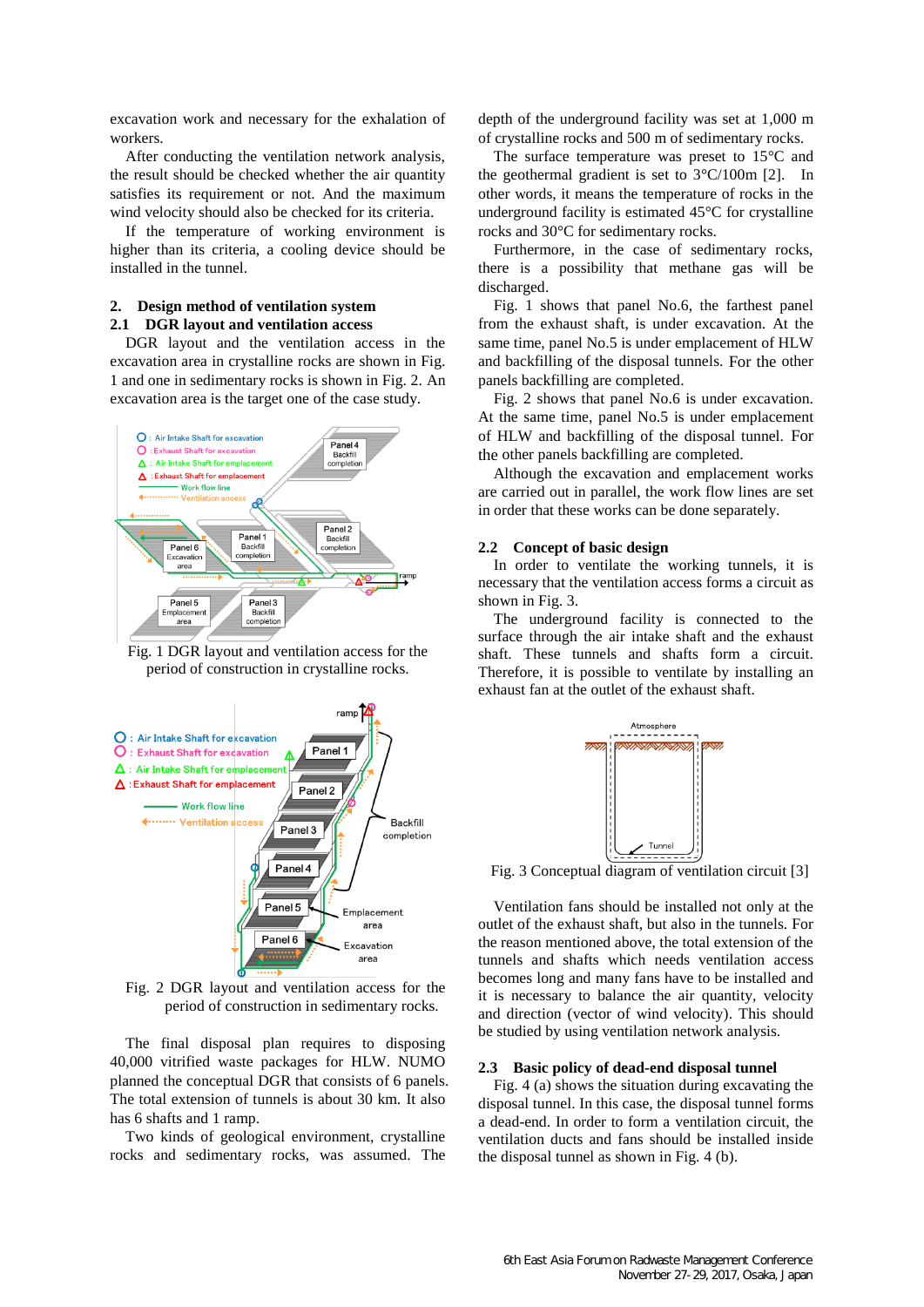

Fig. 4 Ventilation schematic illustration for dead-end tunnel [3]

### **2.4 Design of excavation completion disposal tunnels**

There is no person at always in the excavation completion area. However, there is a possibility that response to emergency works may occur, so it is necessary to ventilate.

There are many excavation completion disposal tunnels and a large air quantity is necessary due to above reasons.

Therefore, the many disposal tunnels are connected by a duct and ventilation by a high pressure fan. By this ingenious ventilation policy setting, air quantity can be reduced.



Fig.5 Ventilation access of a single stroke

#### **3. Analytical studies**

## **3.1 Outline of Ventilation network analysis**

The ventilation network analysis is used to check the ventilation air flow rates and the maximum wind velocity at the all tunnels and shafts of calculation target area. Ventilation network analysis was conducted by two types of analysis code, "KAZEMARU" and "ONTA".

A one-dimensional pipeline calculation code "KAZEMARU" is applied to the calculation of air quantity and wind velocity. In case of evaluating the thermal environment, "ONTA" is further applied. By the way the validation of "KAZEMARU" has been conducted and its applicability was verified in the actual mines [4].

"KAZEMARU" calculates the static pressure in tunnels based on Bernoulli's principle and outputs the air quantity in the tunnel.

The parameters to be input are the tunnel cross-sectional area, tunnel length, friction coefficient (parameters related to the roughness of the tunnel wall surface), and the additional length (equivalent tunnel length considering pressure loss at the corner of the tunnel, branching or confluent area) [5].

#### **3.2 Condition of ventilation network analysis**

Conditions of ventilation network analysis for each case were set as shown in Table 2.

Table 2 Conditions of ventilation network analysis for each case

|        | Geological condition | Methane | Target area      | Panel<br>No. |
|--------|----------------------|---------|------------------|--------------|
| CASE-1 | Crystalline rocks    | No      | Excavation area  | 6            |
| CASE-2 | Depth@-1,000m        | No      | Emplacement area | 5            |
| CASE-3 | Sedimentary rocks    | No      | Excavation area  | 6            |
| CASE-4 | Depth $@-500m$       | Yes     | Excavation area  | 6            |

The CASE-1 can be defined as the reference case. The calculation results of the others were compared with CASE-1.

In the CASE-1, the ventilation access in the excavation area is set as shown in Fig. 1. In the crystalline rocks case, the disposal repository locates at the depth of 1,000 m. The ventilation access becomes longer than the case of sedimentary rocks. Because many construction machines are used at excavation area, the large air quantity should be required.

The CASE-2 represented the condition of an emplacement area as shown in panel No. 5 of Fig. 1. In accordance with our disposal plan, the process of emplacement would be carried out by remote works. The continuous ventilation is not necessary for the emplacement area. In this case, it is sufficient to ventilate only the tunnel of backfill. In this kind of situation, it can be expected that the air quantity can be reduced.

The CASE-3 represented the condition of a construction area as shown in panel No.6 of Fig. 2. In this case, the length of the shaft is shorter than the case of the crystalline rocks. It is expected that the capacity can be reduced.

In the CASE-4, it is assumed that methane gas is generated in the same area as CASE-3. In this case, the minimum wind velocity would faster than CASE-3.

## **3.3 Method for setting the ventilation air flow rates**

In this section, the procedure for setting the ventilation air flow rates would be indicated.

The ventilation air flow rates are calculated by summing of the air quantity which is required to dilute the gas and necessary for exhalation of workers.

The main cause of dust generation is thought to be due to blasting and shotcreting. Exhaust gas is generated by drilling, chopping, mucking, haulage, shotcreting and installation of rock bolts. These volumes are specified in the guideline [1]. For information of guideline, because the dust is collected by the electric dust collector, it is not counted as the ventilation air flow rates.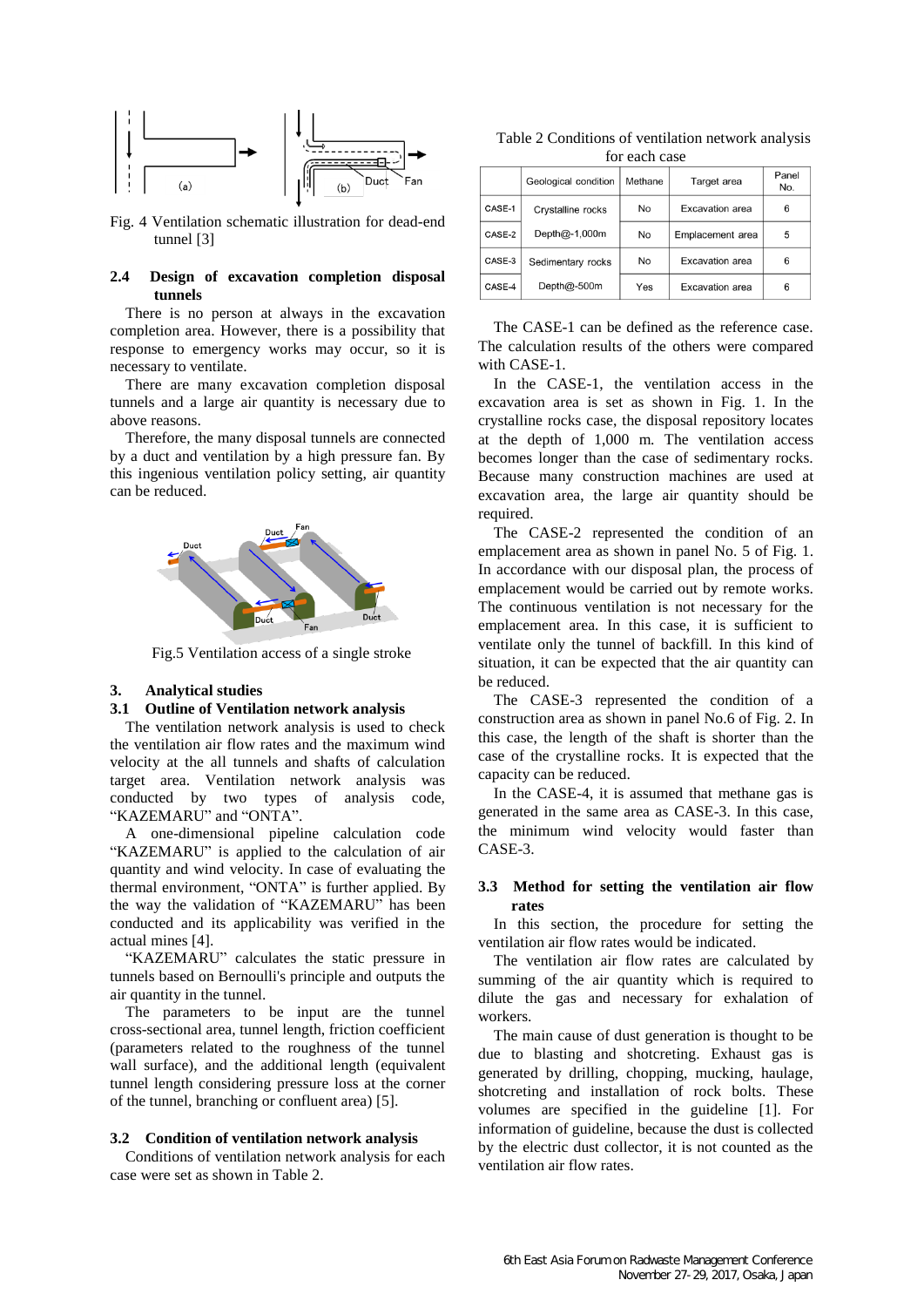Each ventilation air flow rates are calculated based on the method of the guideline. Fig. 6 shows the one example of calculation result of the ventilation air flow rates for CASE-1.

In this case, the ventilation air flow rates are the sum of the maximum value of the air quantity necessary to dilute for gas and the air quantity necessary for exhalation of workers.

The maximum value 6.7  $\text{m}^3\text{/s}$  should be chosen as the ventilation air flow rates required to dilute the dust and gas. On the other hand, the ventilation air flow rates required for exhalation of workers are calculated to  $0.5 \text{ m}^3/\text{s}$ .

Therefore, the ventilation air flow rates are set to 7.2  $\text{m}^3\text{/s}$  for each excavating tunnel in crystalline rocks.

Finally, the total volume is calculated by multiplying the ventilation air flow rates by the number of excavating tunnels.

In the same way, the ventilation air flow rates are calculated for each case.



time of excavation (crystalline rocks)

## **4. Results of Ventilation Network Analysis 4.1 Ventilation air flow rates**

The results of the analysis are shown in Table 3.

After conducting the ventilation network analysis, the result should be checked whether the air quantity satisfies its requirement or not. And the maximum wind velocity should also be checked against its criteria.

Table 3 Results of the ventilation network analysis for ventilation air flow rates

|                                    | Air quantity   Total of the                            | The                           | Number of |
|------------------------------------|--------------------------------------------------------|-------------------------------|-----------|
|                                    | at the outlet ventilation                              | ventilation the working       |           |
|                                    | of shaft air flow rates air flow rates                 |                               | tunnel    |
|                                    | CASE-1 151.8 m <sup>3</sup> /s 122.4 m <sup>3</sup> /s | $7.2 \mathrm{m}^3/\mathrm{s}$ | 17        |
| $CASE-2$ 59.5 m <sup>3</sup> /s    | 43.2 $\rm m^3/s$                                       | 7.2 m <sup>3</sup> /s         | 6         |
| $ CASE-3 $ 158.5 m <sup>3</sup> /s | 93.5 $m^3/s$                                           | 5.5 $m^3/s$                   | 17        |
| CASE-4 316.9 $m^3/s$               | 176.0 m <sup>3</sup> /s                                | $8.8 \mathrm{m}^3/\mathrm{s}$ | 20        |

The results of the analysis suggested as follows.

- It is evident from the result of CASE-1 that several fans enable to supply enough air even though the ventilation air flow rates are very large.
- In the emplacement area, the capacity of the fan is smaller than the one in the excavation area. The cause of this result is the difference of the number of working tunnels (CASE-2).
- ・ Even at the same depth, in case of assuming methane gas, should be required about doubled, therefore, far more capacity by many fans are needed for keeping the air flow.

#### **4.2 Maximum wind velocity**

CASE-1, 2 and 3 have resulted in that maximum wind velocity satisfied with the design requirement, below 7.5 m/s, as shown in Table 1.

CASE-4 has resulted in over the criteria of maximum wind velocity in this analysis condition. The cause of this result is that the large air quantity is required to ventilate the methane gas.

In this case, we should expand the width of a cross section of the tunnel from 5 m to 8 m.

It enable us to satisfy the maximum wind velocity as show in CASE-4', Table 4.

| TOI IIIAXIIIIUIII WIIIU VEIOCITY |                          |                                            |  |
|----------------------------------|--------------------------|--------------------------------------------|--|
|                                  | Maximum wind<br>velocity | Cross-sectional area<br>of the main tunnel |  |
| CASE-1                           | $6.8 \text{ m/s}$        | 22.3 $m2$                                  |  |
| CASE-2                           | $1.6 \text{ m/s}$        | 22.3 $m2$                                  |  |
| CASE-3                           | $5.7 \text{ m/s}$        | 16.5 $m^2$                                 |  |
| CASE-4                           | 14.0 m/s                 | 16.5 $m2$                                  |  |
| CASE-4'                          | $4.4 \text{ m/s}$        | 52.1 $m^2$                                 |  |

Table 4 Results of the ventilation network analysis for maximum wind velocity

### **4.3 Thermal environment analysis**

In conducting the thermal environment analysis, it is also important to consider the heats generated by the construction machines in the tunnels.

Before conducting the thermal environment analysis, the heats generation rates generated by the construction machines in the disposal tunnels are calculated in accordance with the guideline.

In addition to the air quantity of tunnels obtained by ventilation network analysis and the temperature of the tunnel wall, the heats generated by the construction machines are preset on the "ONTA" code.

As a result, the temperature of working environment, increased to maximum 41°C as shown in Table 5, CASE-1.

Without considering the heats generated by the construction machines, the temperature in the tunnel increased to maximum 40°C due to geothermal.

These results indicate that the influence of geothermal is dominant as compared with the heats generated by the construction machines.